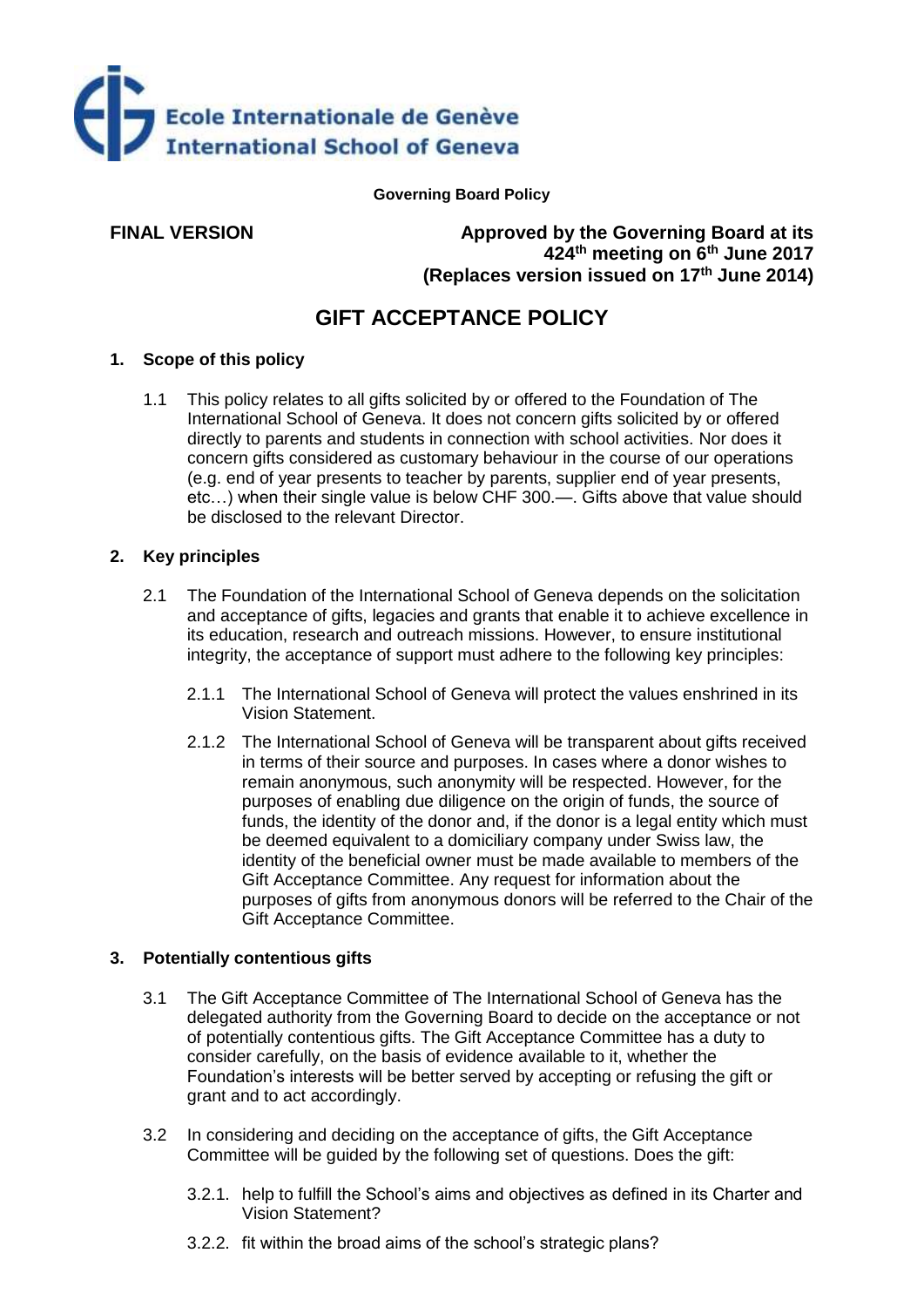

- 3.2.3. expose the School to undue adverse publicity or reputational risk?
- 3.2.4. require unacceptable expenditure of additional Foundation resources?
- 3.2.5. derive from illegal activities, fraud or the evasion of taxation?
- 3.3. The Director general, following the advice of the Director of Marketing and Stakeholder Relations and the Finance Director, who line manages the Development team, shall be responsible for reviewing all potentially contentious gifts. These shall include gifts where there are restrictions which:
	- 3.3.1. are inconsistent with the Foundation's stated academic purposes and priorities and existing policies;
	- 3.3.2. inhibit, unreasonably, the Foundation from seeking gifts from other donors;
	- 3.3.3. involve discrimination based on race, religion, sex, age, national origin, colour, disability or any other basis prohibited by law;
	- 3.3.4. require the Foundation to provide special consideration for admission to the Foundation for the donor or designate (whether or not related to the Foundation's admissions policy);
	- 3.3.5. require the Foundation to deviate from its normal hiring, promotion and contracting procedures;
	- 3.3.6. would have a potentially damaging effect on the Foundation's reputation.
- 3.4. Gifts which stem directly or indirectly from a PEP (Politically Exposed Person), as defined in Swiss law, shall also always be deemed 'potentially contentious'.
- 3.5. In the case of all potentially contentious gifts, as defined above, the Director general shall forward a report to the Gift Acceptance Committee, which will make a decision on acceptance or otherwise.

#### **4. Composition of the Gift Acceptance Committee**

- 4.1. Five members of the Governing Board, of which at least two shall also be members of the Executive Committee, to be elected by the full Governing Board
- 4.2. Director general *ex officio*
- 4.3. Finance Director *ex officio*
- 4.4. Director of Marketing *ex officio*
- 4.5. The Director general, the Finance Director and the Director of Marketing will be in a non-voting capacity.
- 4.6. The Chair of the Gift Acceptance Committee will be elected by the Committee.